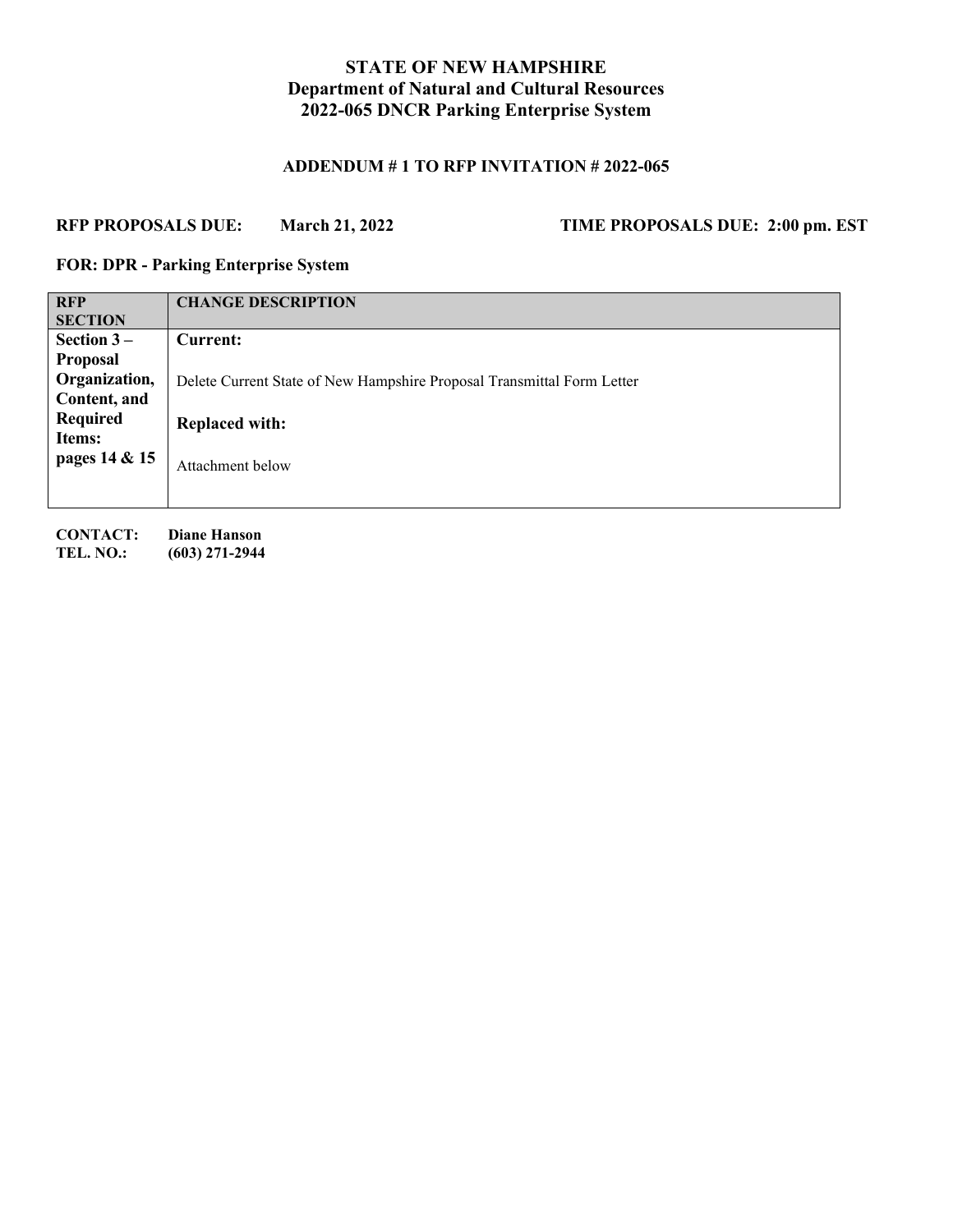## **STATE OF NEW HAMPSHIRE Department of Natural and Cultural Resources Division of Parks and Recreation 2022-065 - Parking Enterprise System SECTION 3 – PROPOSAL ORGANIZATION, CONTENT, AND REQUIRED ITEMS**

State of New Hampshire Proposal Transmittal Form Letter

Company Name: \_\_\_\_\_\_\_\_\_\_\_\_\_\_\_\_\_\_\_\_\_\_\_\_\_\_\_\_\_\_\_\_\_\_\_\_\_\_\_\_\_\_\_\_\_\_\_\_\_\_\_\_\_\_\_\_\_\_\_\_\_\_\_\_

Address: \_\_\_\_\_\_\_\_\_\_\_\_\_\_\_\_\_\_\_\_\_\_\_\_\_\_\_\_\_\_\_\_\_\_\_\_ \_\_\_\_\_\_\_\_\_\_\_\_\_\_\_\_\_\_\_\_\_\_\_\_\_\_\_\_\_\_\_\_\_\_

| To: | <b>Diane Hanson</b>                                 |
|-----|-----------------------------------------------------|
|     | 603-271-2944                                        |
|     | Diane.d.hanson@dncr.nh.gov                          |
| RE: | Proposal Invitation Name: Parking Enterprise System |
|     | Proposal Number: 2022-065                           |

Proposal Due Date and Time: March 21, 2022, 2:00pm ET

To Whom It May Concern:

Company Name: hereby submits an offer to provide to the State of New Hampshire the Services indicated in RFP NH DNCR 2022-065 Parking Enterprise System at the price(s) quoted in Vendor Response Section VII: *Price Proposal*, in complete accordance with all conditions of this RFP and all Specifications set forth in the RFP and in the P-37 State of New Hampshire General Provisions and Exhibits, identified in Appendix I.

We attest to the fact that:

- 1. The company has reviewed and agreed to be bound by the RFP.
- 2. The company has not altered any of the language or other provisions contained in the RFP document.
- 3. The Proposal is effective for a period of 180 days from the RFP Closing Date or until the Effective Date of any resulting Contract, whichever is later.
- 4. The prices quoted in the Proposal were established without collusion with other vendors.
- 5. The Vendor has read and fully understands this RFP.

Further, in accordance with RSA 21-I:11-c, the undersigned Vendor certifies that neither the Vendor nor any of its subsidiaries, affiliates or principal officers (principal officers refers to individuals with management responsibility for the entity or association):

- a. Has, within the past 2 years, been convicted of, or pleaded guilty to, a violation of RSA 356:2, RSA 356:4, or any state or federal law or county or municipal ordinance prohibiting specified bidding practices, or involving antitrust violations, which has not been annulled;
- b. Has been prohibited, either permanently or temporarily, from participating in any public works project pursuant to RSA 638:20;
- c. Has previously provided false, deceptive, or fraudulent information on a vendor code number application form, or any other document submitted to the state of New Hampshire, which information was not corrected as of the time of the filing a bid, proposal, or quotation;
- d. Is currently debarred from performing work on any project of the federal government or the government of any state;
- e. Has, within the past 2 years, failed to cure a default on any contract with the federal government or the government of any state;
- f. Is presently subject to any order of the department of labor, the department of employment security, or any other state department, agency, board, or commission, finding that the applicant is not in compliance with the requirements of the laws or rules that the department, agency, board, or commission is charged with implementing;
- g. Is presently subject to any sanction or penalty finally issued by the department of labor, the department of employment security, or any other state department, agency, board, or commission, which sanction or penalty has not been fully discharged or fulfilled;